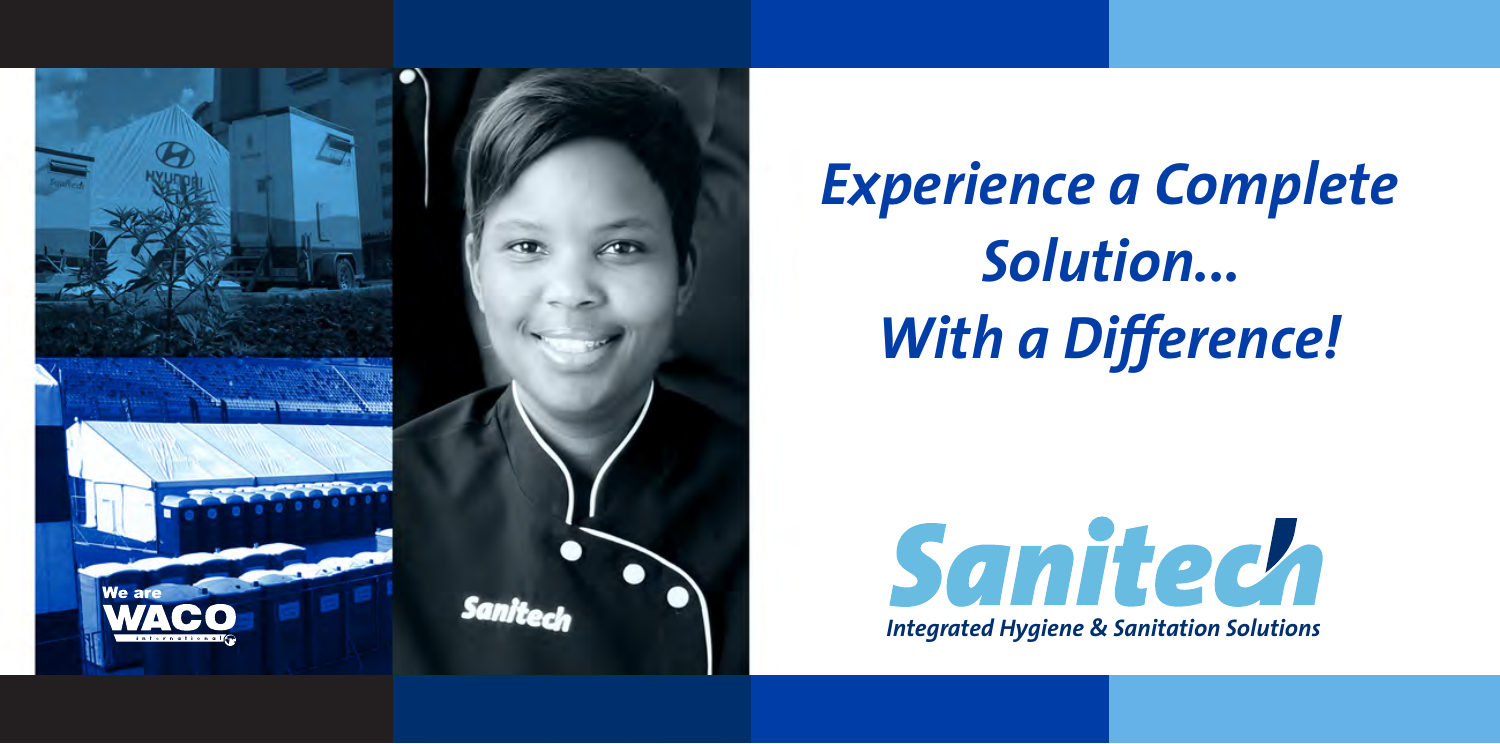

## *About Us*

Sanitech is a well-established brand that has been in business since the early 1980's as the first portable toilet hire company in South Africa. However, it was not until the purchase of the business by WACO in 2007 that Sanitech stepped up to the next level. After this purchase by WACO, Sanitech grew from 8 to 20 branches nationwide. In recent years Sanitech has expanded into Africa and continues to grow. Sanitech is the complete solution as they are an integrated service provider offering both Sanitation Solutions and Integrated Hygiene Solutions.

### *Our Values:*

- Innovation
- **Integrity**
- Team work
- **Accountability**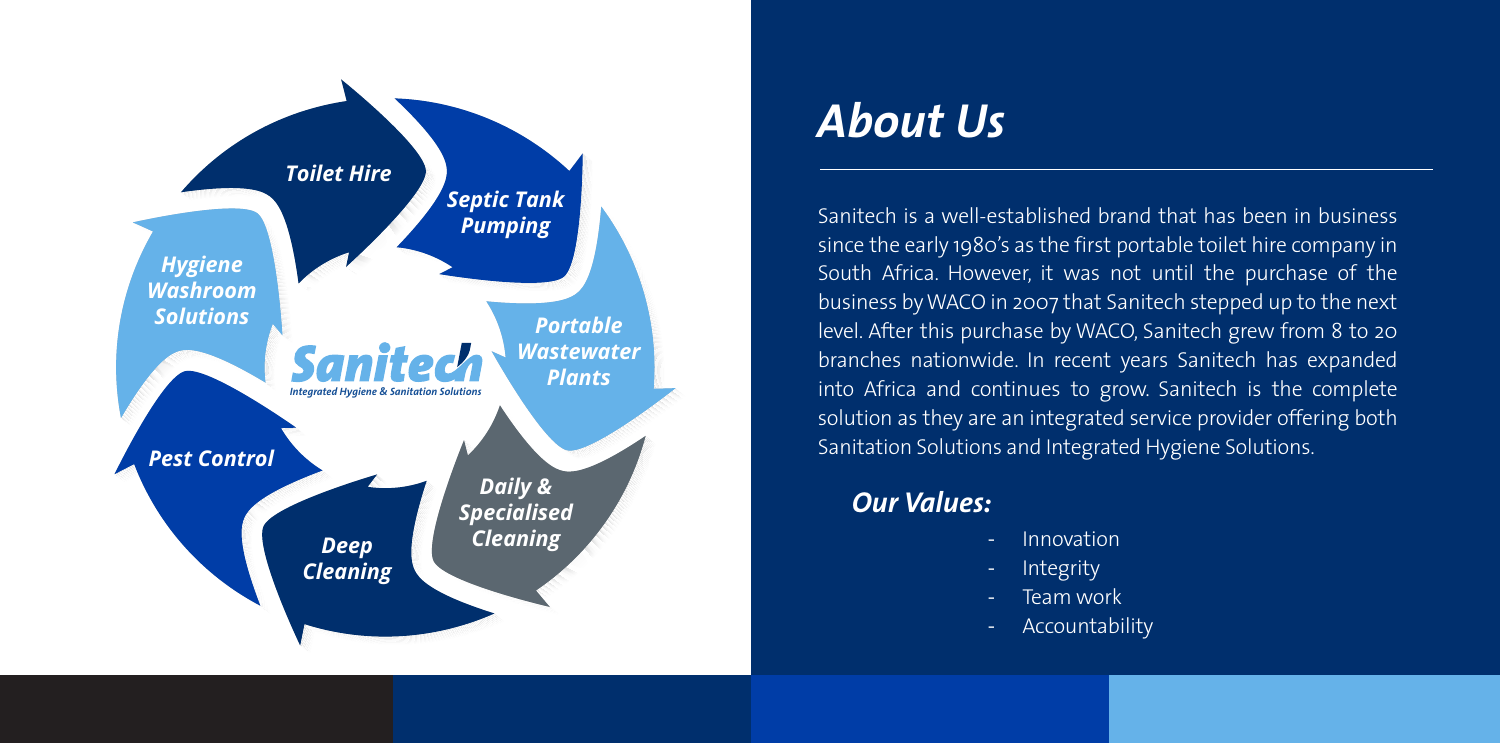$\bigcirc$ 

- *Toilet Hire*
- *Septic Pump Services*
- *Special Events*
- *Portable Waste Water Plants*
- *Informal Sector REPIT*
- *Mining Sector NIC*

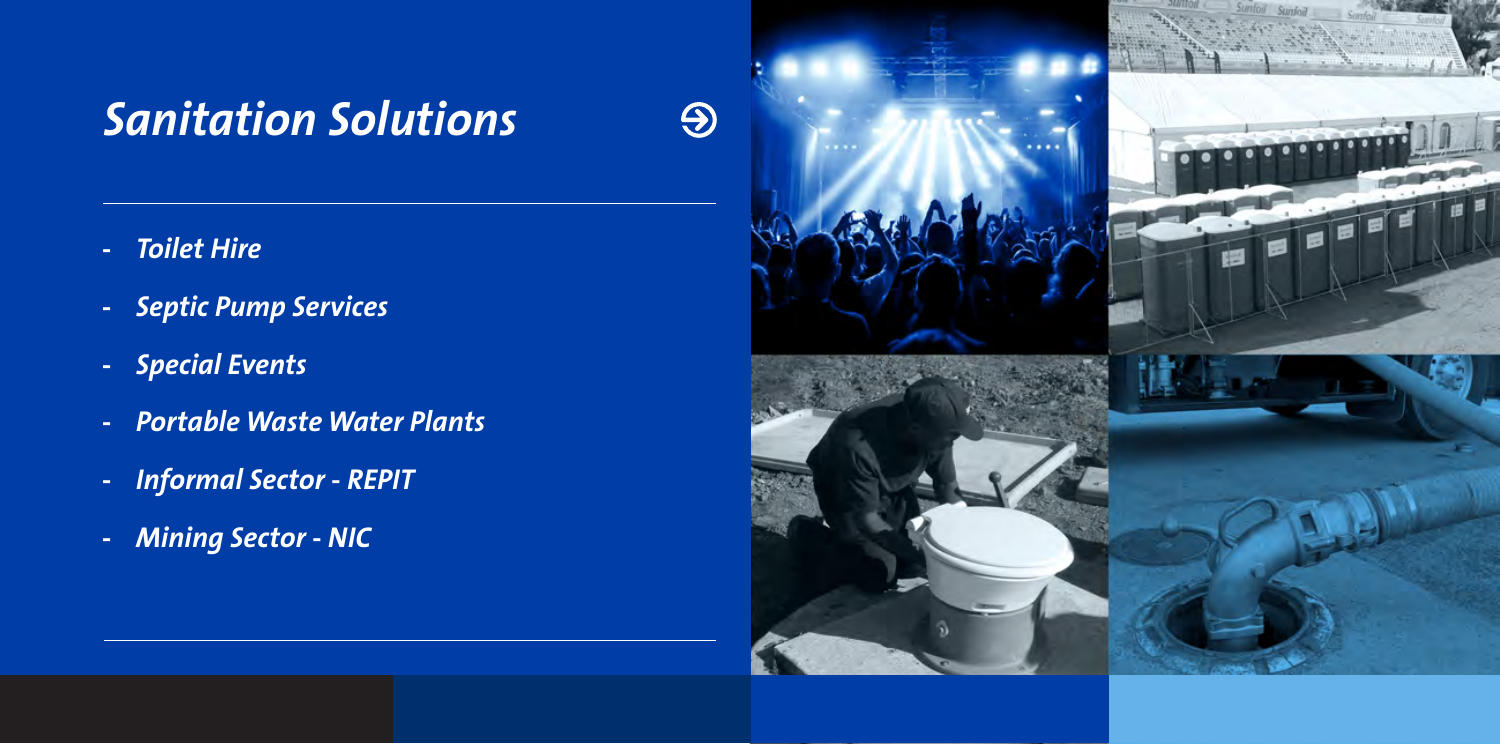

### *Toilet Hire*

*Sanitech has the largest national fleet, with over 25 000 'ready-to-use' units available through 21 national branches and African branches. Sanitech has the widest variety of units to suit your needs, whether you need an executive unit or a basic non flush unit.* 

*Sanitech has the ability to 'go the distance', whether you need a unit for an event, construction site or for both on surface or underground at a mining site.* 

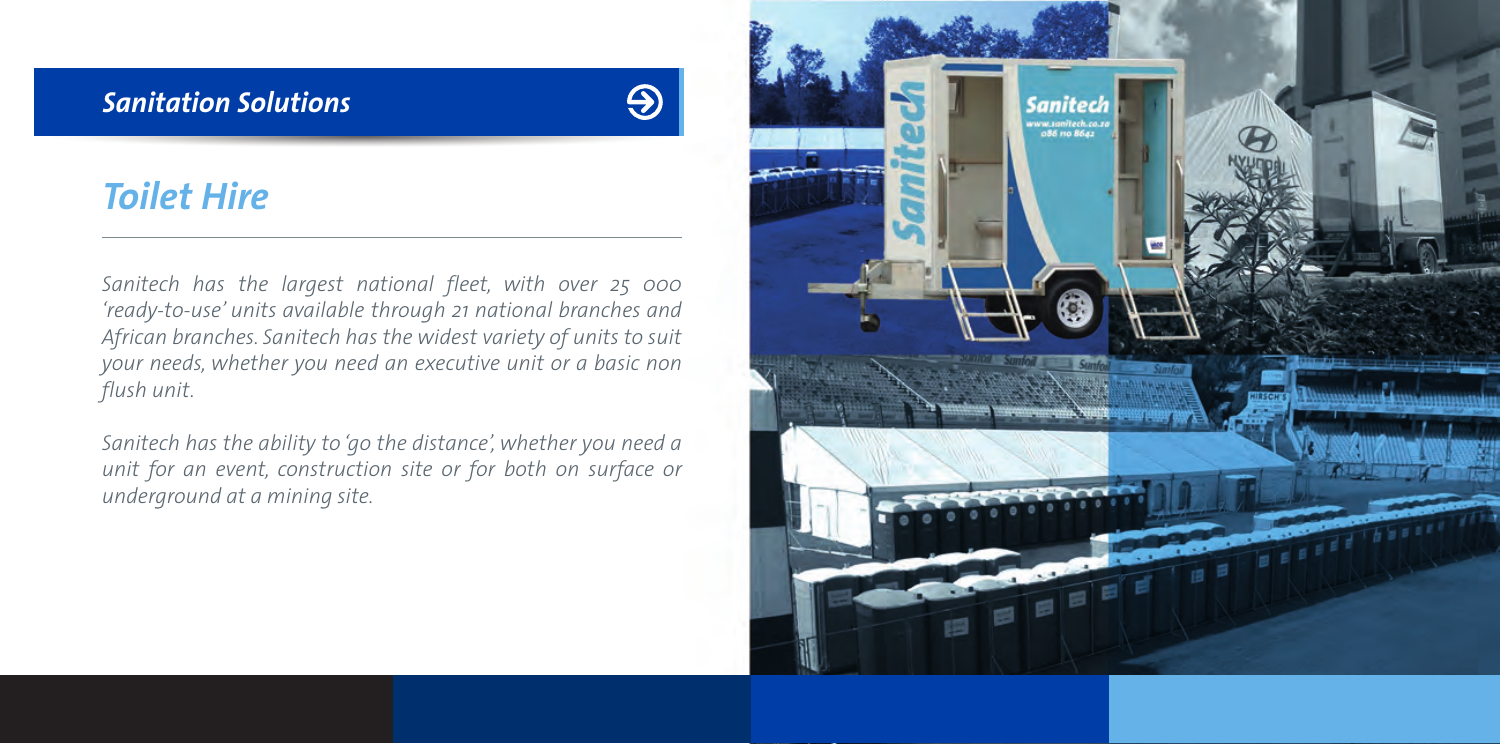## *Septic Pump Services*

### *Capacity and Capability.*

*Sanitech offers a full pump out solution, servicing and managing all septic tanks, portable toilets, pit latrines, mobile ablution units and conservancy tank pumping.* 

 $\mathfrak S$ 

*We operate a fleet of more than 25 000 rental units and 220 vehicles. This enables them to supply and service locations throughout the country, speedily and efficiently.*

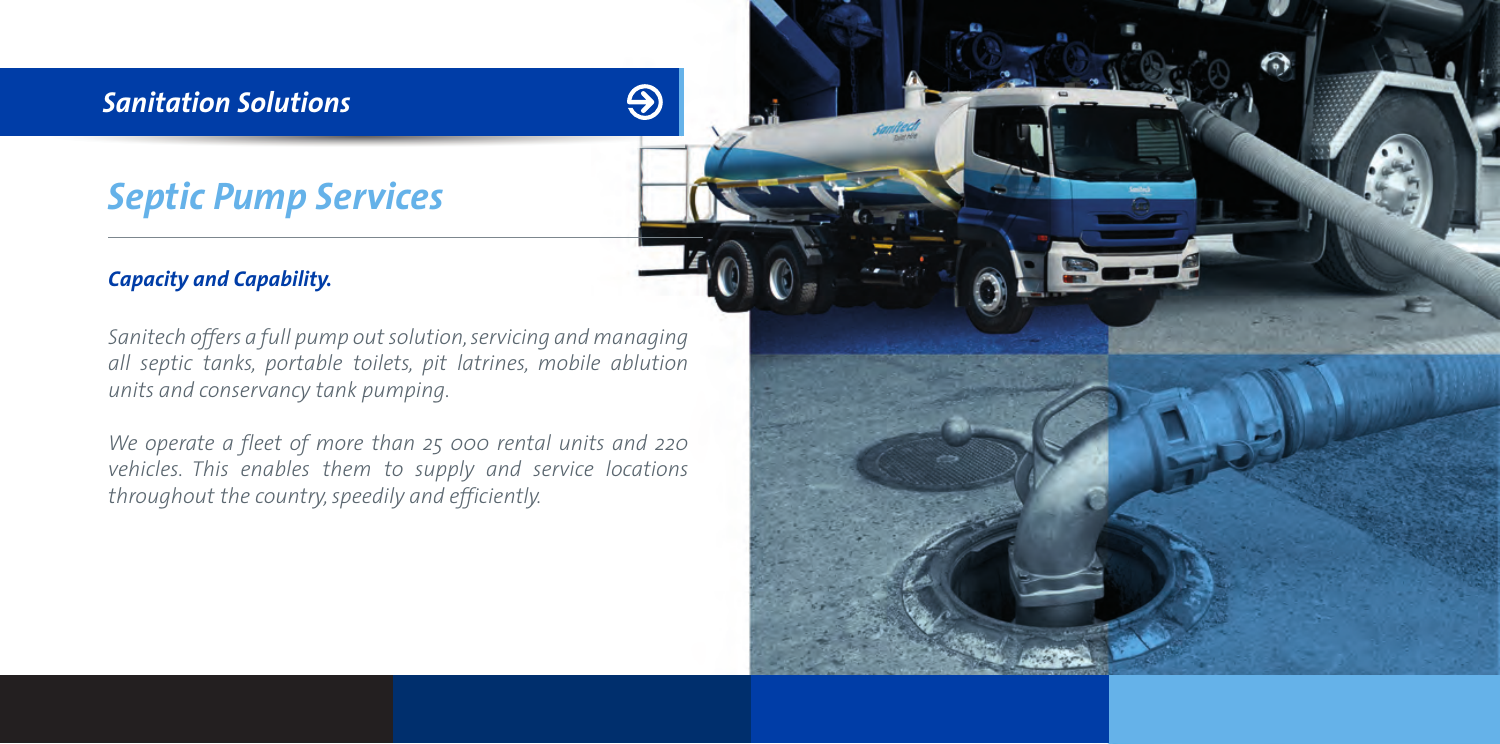

## *Special Events*

### *First in Special Event Services.*

*Portable toilet solutions at special events are a prerequisite to your success.*

*Event organisers and planners know that Sanitech's products not only boast state of the art quality, design and performance but also adhere to all environmental and health regulations.* 

*The range is vast and competitively priced.*

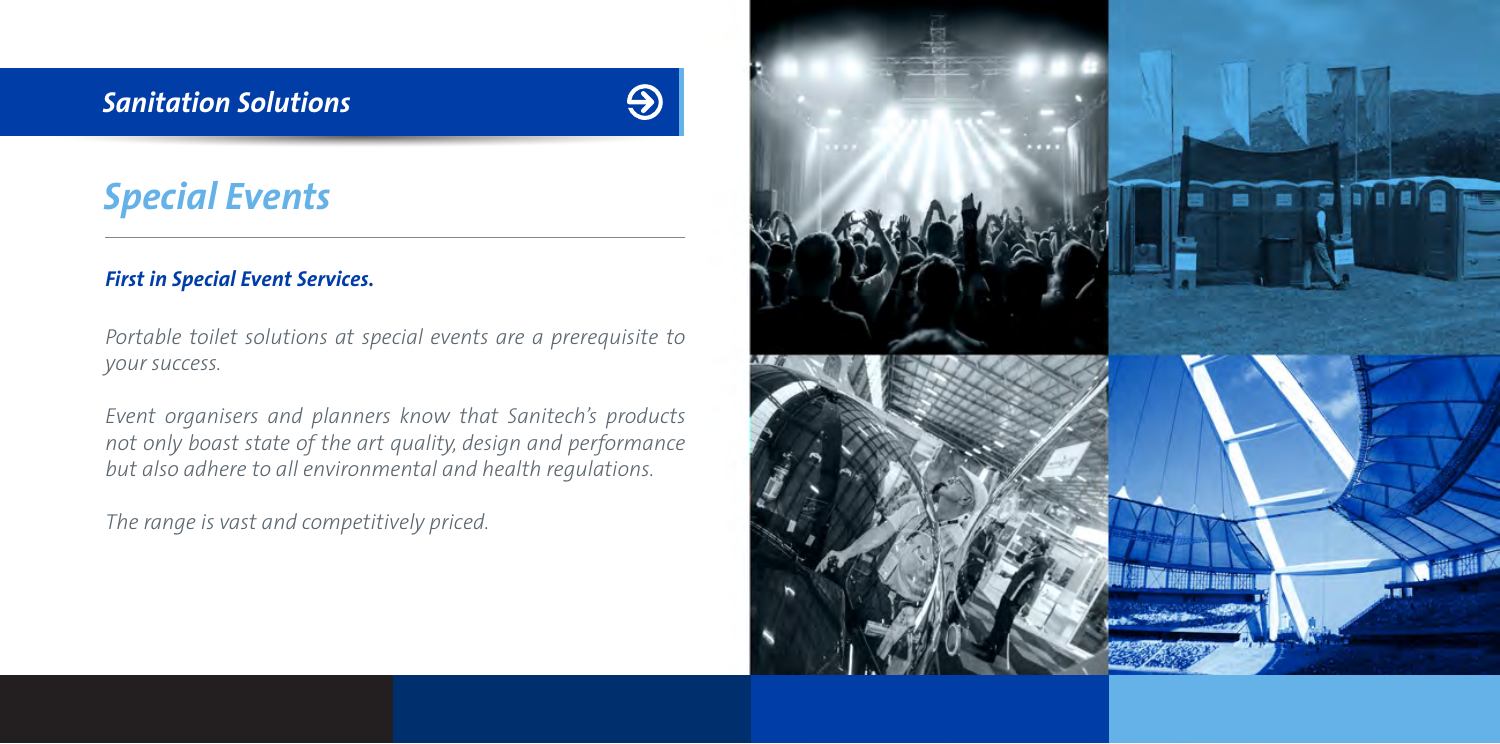### *Portable Waste Water Plant*

*Sanitech supplies rapidly deployable, and re-deployable portable wastewater treatment solutions.* 

 $\bigoplus$ 

*The purpose of these mobile and modular plants is to convert domestic wastewater into reusable water for agricultural purposes or to be recycled in industrial applications.* 

*It is also possible to treat this water to potable water quality standards.* 

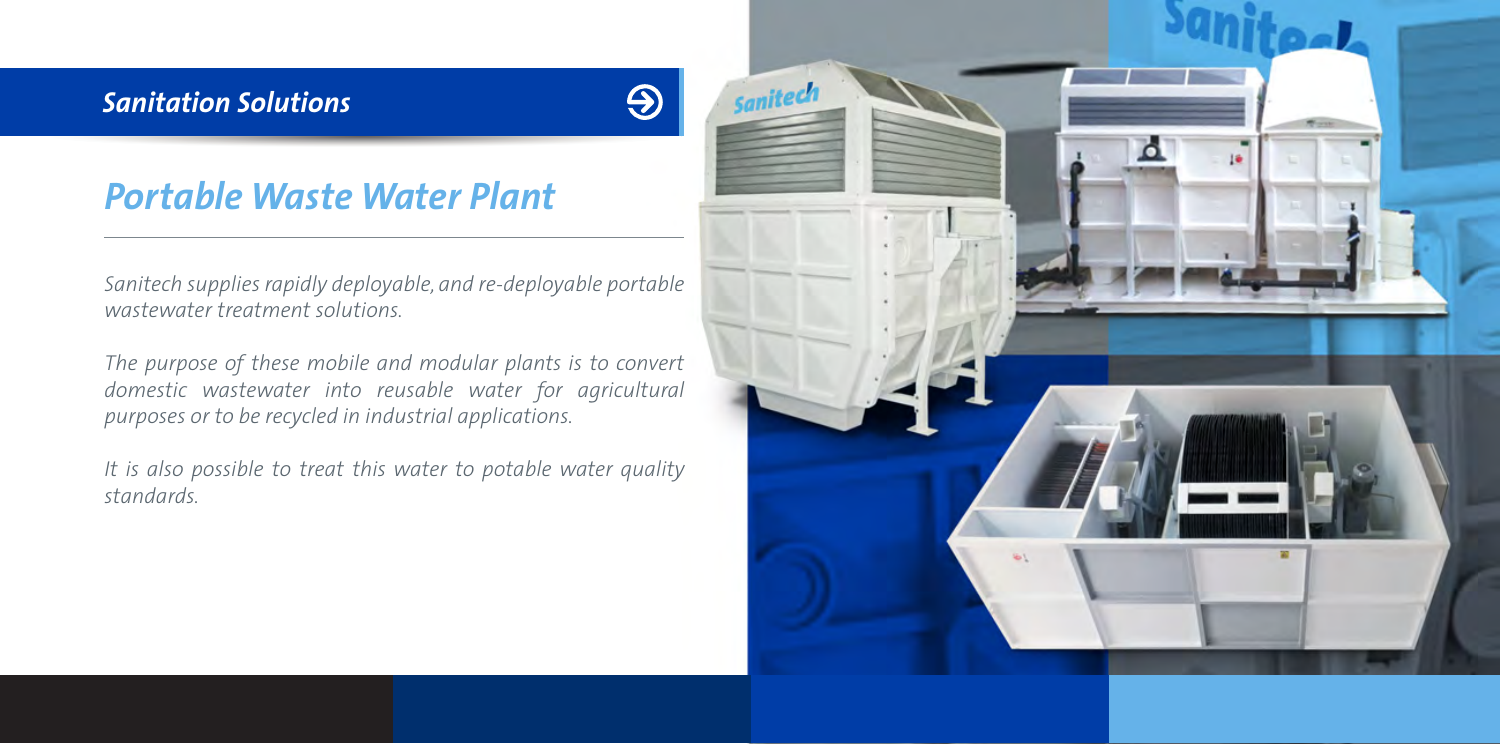

## *Informal Sector- REPIT*

### *Retro fit system for existing ventilated improved pit latrines.*

*It is an innovation that replaces the traditional open pit latrines. It has an additional feature called the 'bladder'- which is highly durable and adaptable to varying pit sizes and can contain up to 2000L of waste.* 

*This concept addresses the health and safety shortfalls and servicing problems, whilst ensuring that environmental contamination cannot occur.* 

*Another unique feature is a tamper proof service hatch which is only accessible to the Sanitech servicing team and aides in the prevention of disposing foreign objects into the toilet/pit.*

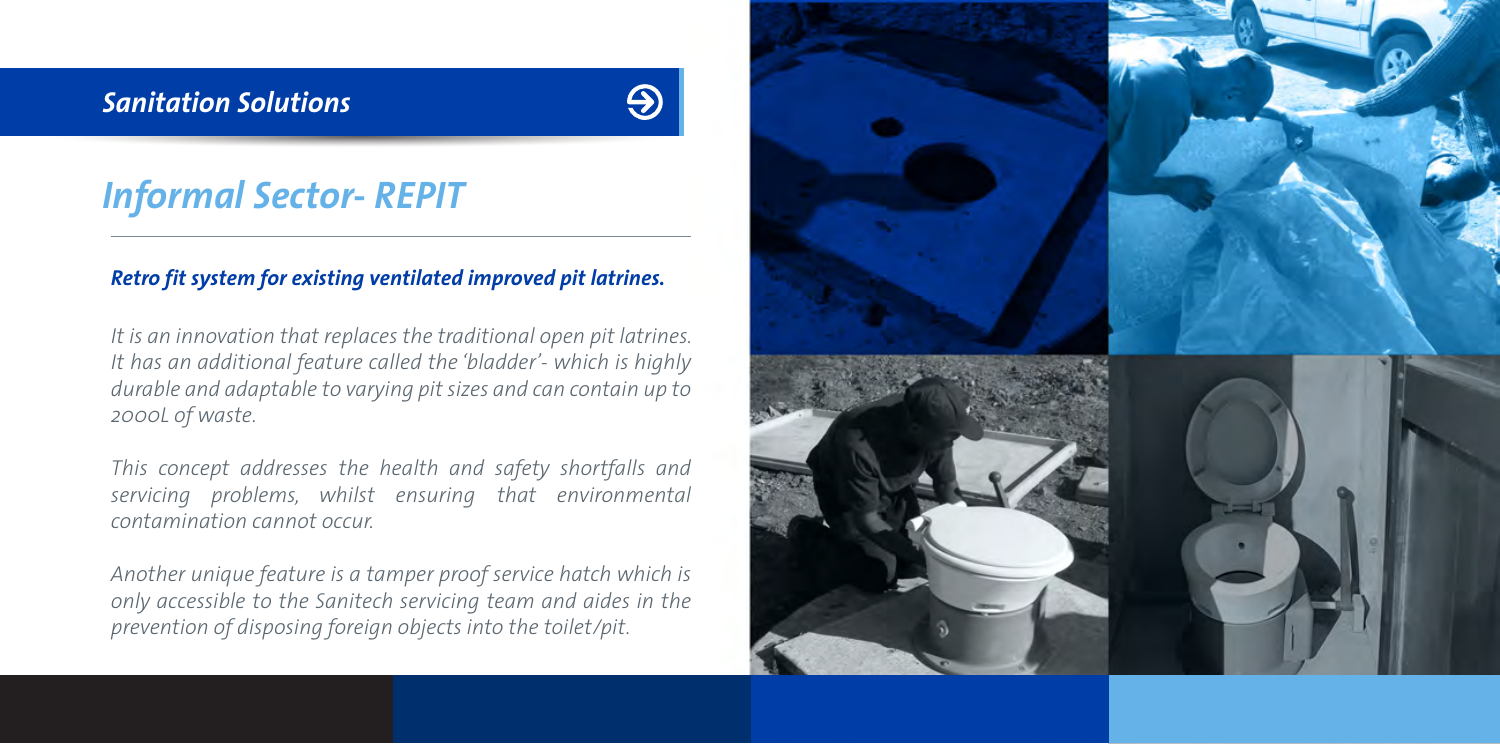## *Mining Sector- NIC*

#### *New Concept.*

*A portable toilet unit that is freestanding with a self-contained water supply which operates without cables, pipes or connections to water or electricity.* 

*The rotating bowl mechanism is coated with nano technology which assists in the prevention of debris from sticking to the bowl and also the disposal of foreign objects.* 

*More hygienic to the users, environment and servicing team as there is no exposure to waste due to the removable canister which minimises the spillage opportunity.*

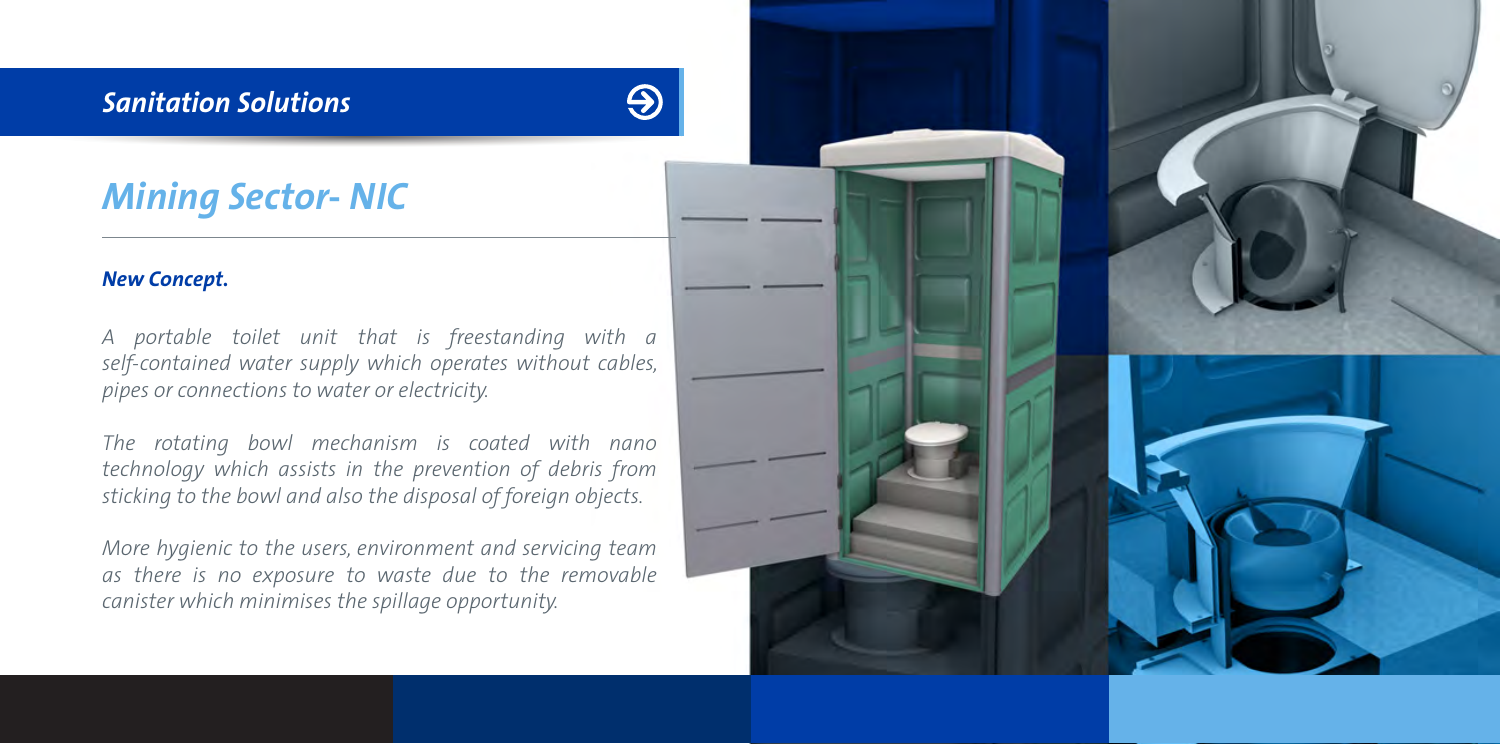

#### *Allow US to manage YOUR service solutions.*

*The benefit of an integrated service solution allows you to select Sanitech as the sole provider of key outsourced solutions on your site.* 

*This allows us to manage and render the best possible site, and allows your company the benefit of control over the usage of service providers, thus enhancing management control and standardising costs thereby ensuring financial control.* 

*It also facilitates a single billing system which effectively incorporates all services onto one statement of account. The existing staff on site conduct your soft services reduces security risks and ensures servicing is completed and signed off by on-site management.* 

- *Hygiene Washroom Solutions*
- *Daily Cleaning Services*
- *Pest Control*
- **Deep Cleaning**  *Services*
- *Specialised Cleaning*

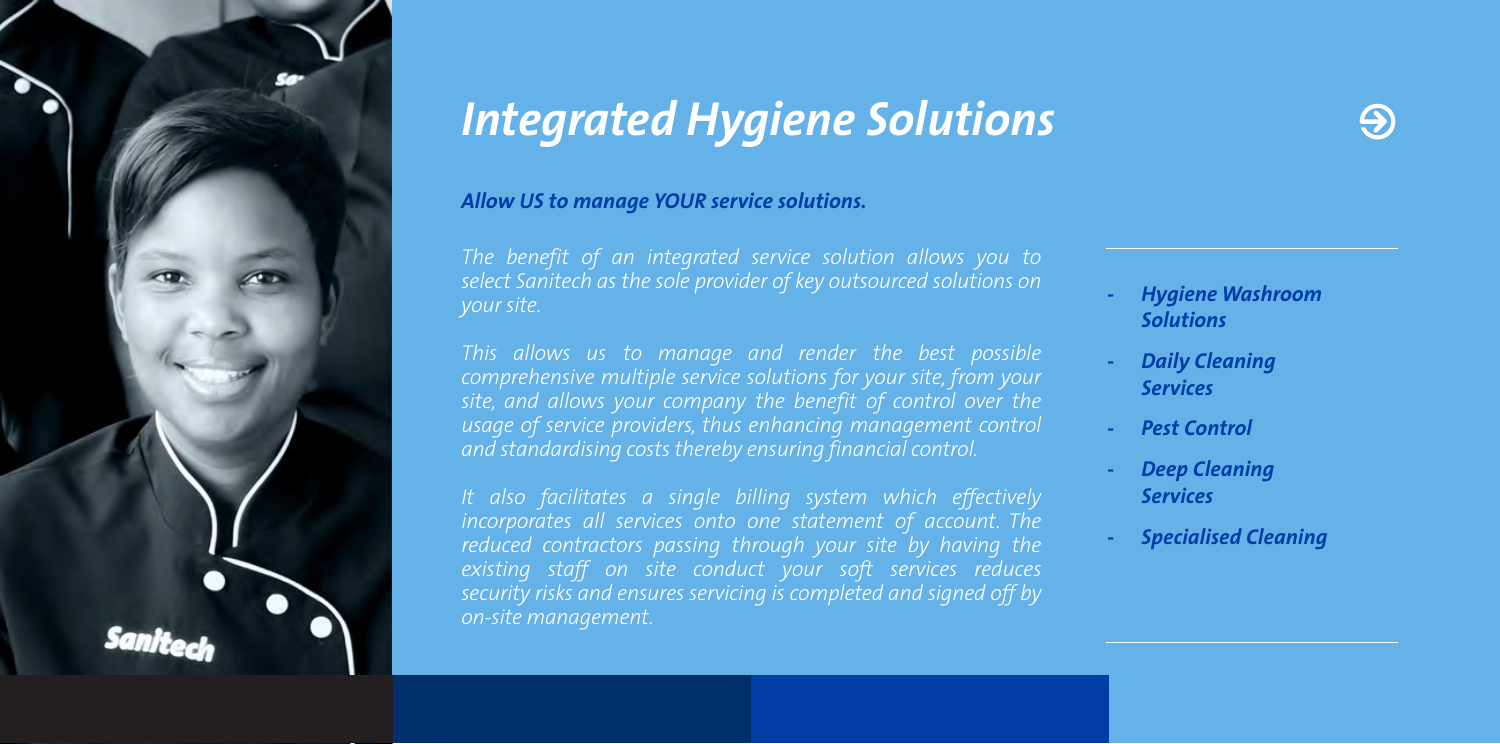

## $\bigcirc$

### *Integrated Hygiene Solutions*

## *Hygiene Washroom Solutions*

*Sanitech supplies a comprehensive range of effective, durable and reliable hygiene products including sanitisers, wipes, toilet tissue dispensers, sanitary bins, hand washing and hand drying components. Many of the ranges are available in white, stainless steel and platinum.*

*There is no charge for the installation of hygiene units and these are fully maintained during the contract period.* 

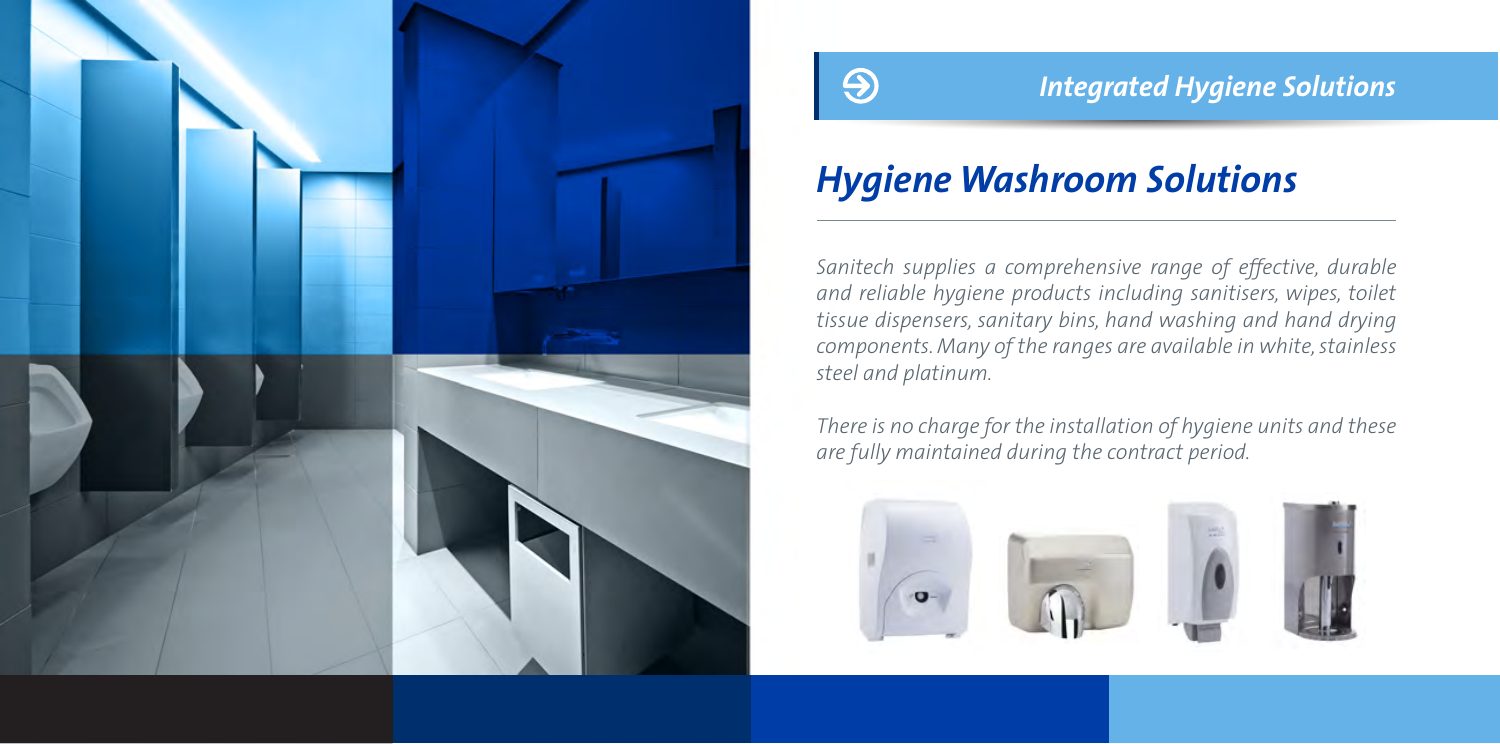



## *Daily Cleaning Services*

### *Cleaning services are not your core business.*

*By being part of the NCCA, Sanitech's professional, qualified and competent team have made this their core business. Training is essential and Sanitech have set the industry benchmark through their professionalism at all levels.*

*Sanitech provides all the necessary equipment and materials for the successful execution of services including vacuums and cleaning equipment, cleaning materials, chemicals and consumables.*

*All of Sanitech's on-site cleaning staff are neatly dressed in uniforms with necessary personal protective equipment.*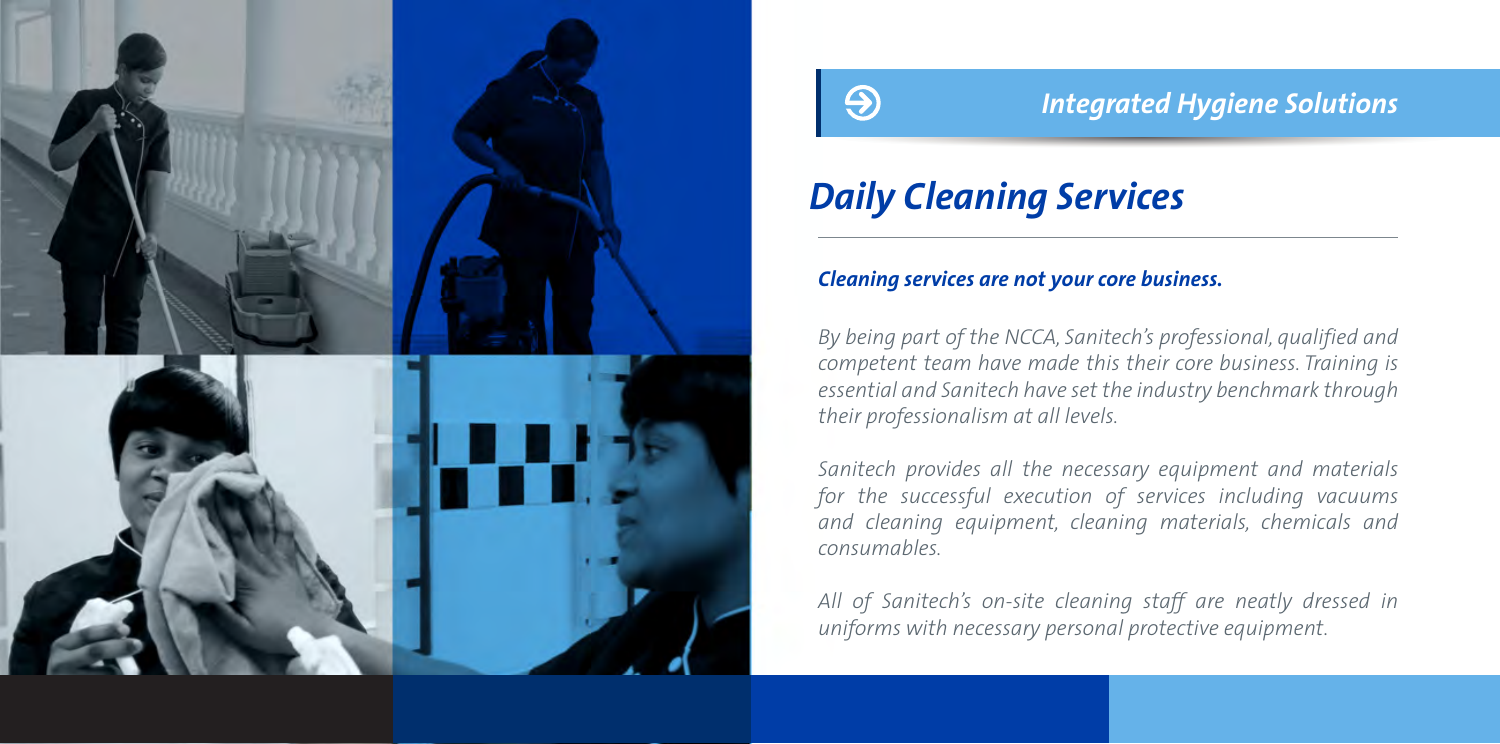



## *Pest Control*

### *Insect Control:*

*Minimising or removing a wide range of undesirable insects and pests on a regular basis is necessary at any work place. Sanitech offer a combination of treatments in order to effectively get rid of infestations. Treatments include fumigation, misting, gelling, dusting or spraying. Monthly servicing includes surface spray repellents, insect light traps and insecticidal aerosol dispensers.*

#### *Rodent Control:*

*Removing mice and other types of pests from areas such as offices, garbage areas and canteens will reduce structural damage to the work place. Sanitech also maintains, and regularly service, tamper proof rodent bait boxes around the perimeter of your property.*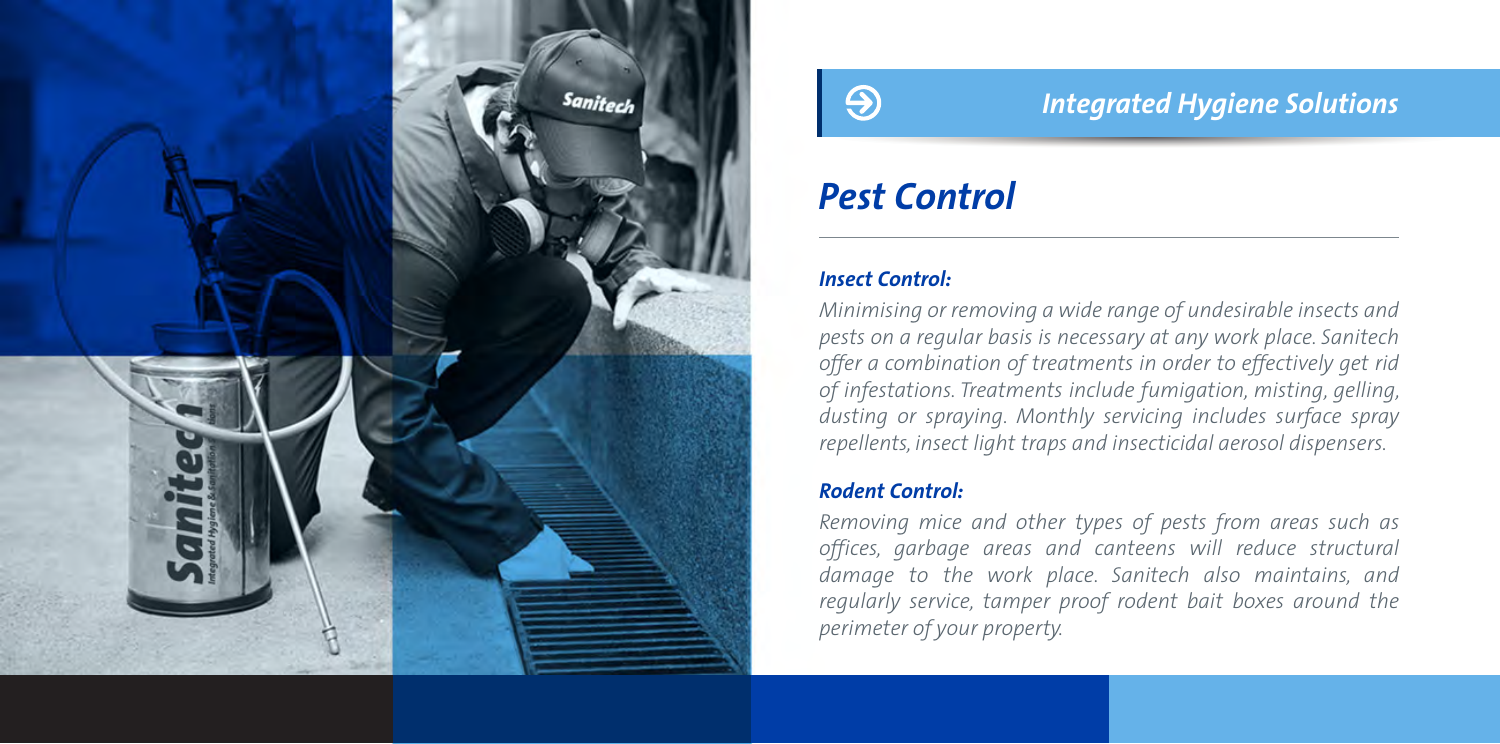



## *Deep Clean Services*

*Sanitech's heavy duty cleaning teams utilise specialised chemicals that focus directly on removing built up body fats, grease and grime. Cross contamination and spreading of bacteria is controlled through the application of HACCP compliant, colour coded cleaning principles.*

*Sanitech's staff are fully trained staff to comply with our nationally standardised training programme*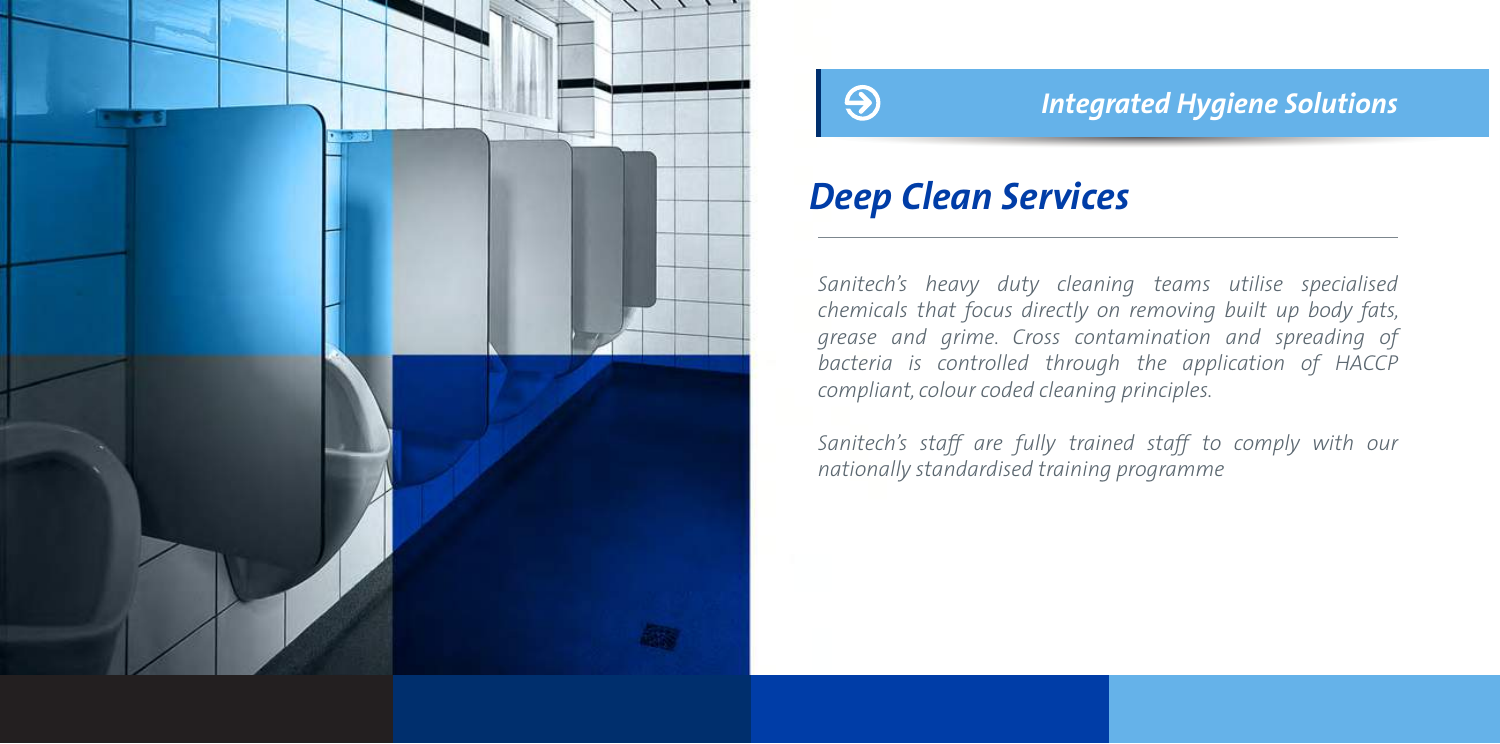



## *Specialised Cleaning*

*Sanitech Specialised Cleaning is a contractual and project based service that addresses the highly technical cleaning requirements of businesses such as high rise cleaning, stripping and sealing of flooring and carpet cleaning extraction and drying.*

*As a leader in innovation, Sanitech makes use of the latest technological advancements where possible and utilises equipment at the forefront of the industry. This includes the use of diamond twister pads, water-fed pole technology and eco-friendly carpet cleaning chemicals.*